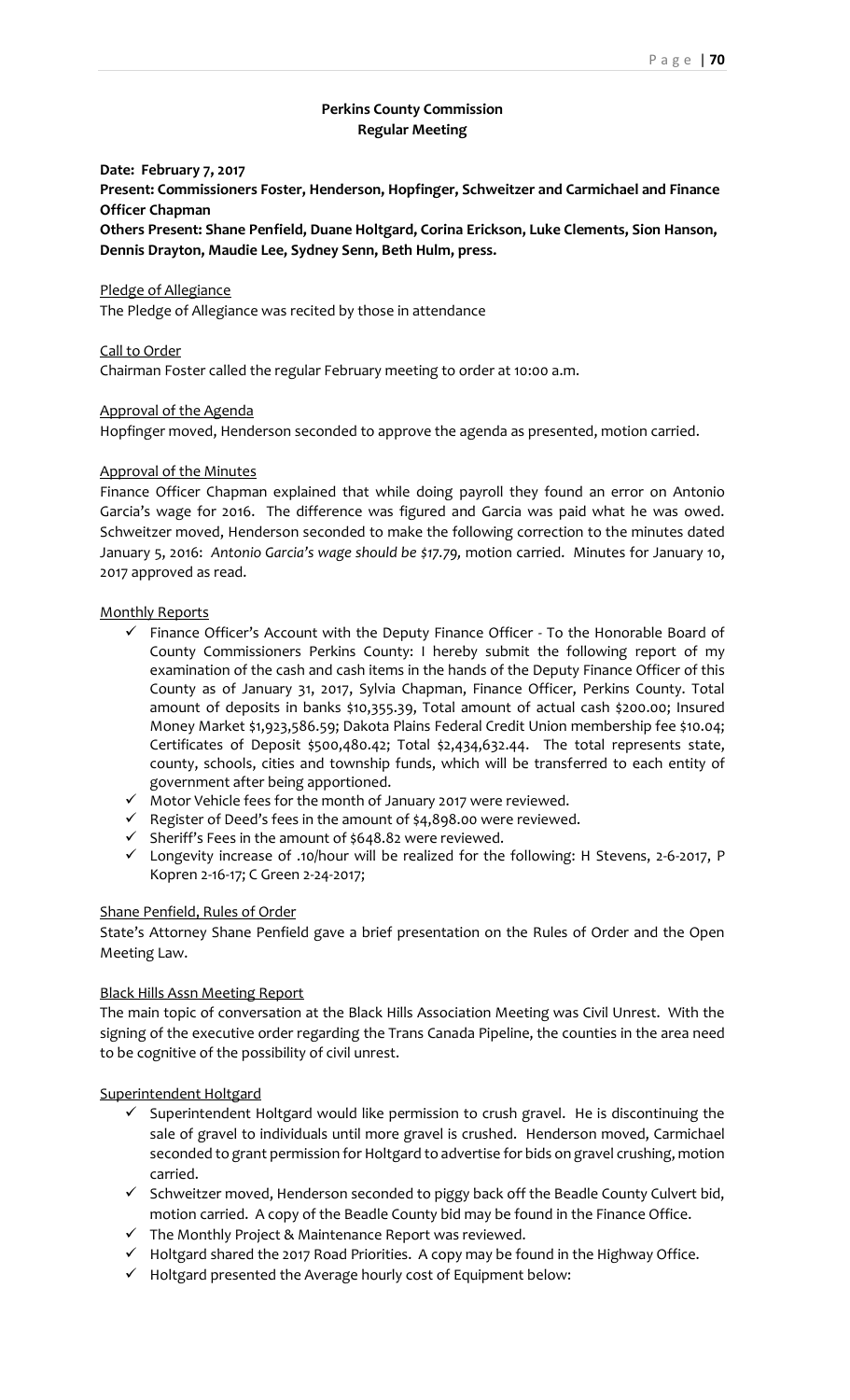# **2017 EQUIPMENT**

|                                     |                         | 2017 EQUIPMENT<br><b>AVERAGE HOURLY COST</b> |                         |
|-------------------------------------|-------------------------|----------------------------------------------|-------------------------|
| <b>MACHINES</b>                     |                         | <b>PRICE PER HOUR</b>                        |                         |
| <b>PATROLS</b>                      |                         | \$95.00                                      |                         |
|                                     | PATROLS-WITH SNOWPLOWS  | \$110.00                                     |                         |
| <b>LOADERS-</b>                     |                         |                                              |                         |
| RTLo6,RTL84                         |                         | \$110.00                                     |                         |
| RTL95                               |                         | \$110.00                                     |                         |
| TLo <sub>7</sub>                    |                         | \$110.00                                     |                         |
| <b>RIDGE MULCHERS</b>               |                         | \$75.00                                      |                         |
| <b>TRUCKS-</b>                      |                         |                                              |                         |
|                                     | T97, T14, T14A MACKS    | \$95.00                                      |                         |
|                                     | WITH SNOW PLOW          | \$105.00                                     |                         |
| T99,,02,03,                         |                         | \$70.00                                      | (\$105.00 WITH TRAILER) |
| <b>GRAVEL TRAILERS</b>              |                         | \$35.00                                      |                         |
|                                     | <b>MOWING TRACTORS</b>  | \$75.00                                      |                         |
| <b>PICKUPS</b>                      |                         | \$45.00                                      |                         |
| FBo7                                | <b>FLATBED TRAILER</b>  | \$60.00                                      |                         |
| LB95                                | LOWBOY                  | \$60.00                                      |                         |
| CPS61                               | <b>CHIP SPREADER</b>    | \$90.00                                      |                         |
| SPR <sub>4</sub> 8                  | <b>HYSTER ROLLER</b>    | \$60.00                                      |                         |
| DT45                                | <b>DISTRIBUTOR</b>      | \$65.00                                      |                         |
| DT68                                | <b>DISTRIBUTOR</b>      | \$50.00                                      |                         |
| AC86                                | <b>AIR COMPRESSOR</b>   | \$30.00                                      |                         |
| W2000                               | <b>MILLER WELDER</b>    | \$25.00                                      |                         |
| WP2000                              | <b>HONDA WATER PUMP</b> | \$15.00                                      |                         |
| <b>SAND SPREADERS-</b>              |                         |                                              |                         |
| SSo4 (T97)                          |                         | \$50.00                                      |                         |
| SSo6A (T14A)                        |                         | \$50.00                                      |                         |
| SS <sub>14</sub> (T <sub>14</sub> ) |                         | \$50.00                                      |                         |
|                                     |                         |                                              | (\$250.00 WITH          |
| <b>ASPHALT ZIPPER</b>               |                         | \$200.00                                     | OPERATOR)               |

GRAVEL- 6.00/ton 6.30/ TON FOR PRIVATE CHIPS- 12.00/ ton SAND- 6.00/ton

DOE Corina Erickson

- $\checkmark$  DOE Erickson would like permission to advertise for a Clerk/Field Assistant position with a six-month option to have them become certified. Schweitzer moved, Hopfinger seconded to allow DOE Erickson to advertise for a Clerk/Assistant position, motion carried.
- $\checkmark$  DOE Erickson requested permission to work overtime until the assessment notices are sent out. Hopfinger moved, Carmichael seconded to allow DOE Corina Erickson to be paid for half of her overtime and comp the other half, motion carried.
- $\checkmark$  Schweitzer moved, Hopfinger seconded to allow DOE Erickson to continue with the SDAAO Education Committee, motion carried.
- $\checkmark$  SDAAO is sponsoring a school in Yankton April 24-28 for new directors which DOE Erickson would like to attend. Hopfinger moved, Schweitzer seconded to allow Erickson to attend the SDAAO sponsored school in Yankton April 24-28, motion carried.

## Capital Outlay Accumulations

Hopfinger moved, Schweitzer seconded to move \$200,000 per budget to Capital Outlay Accumulations, motion carried.